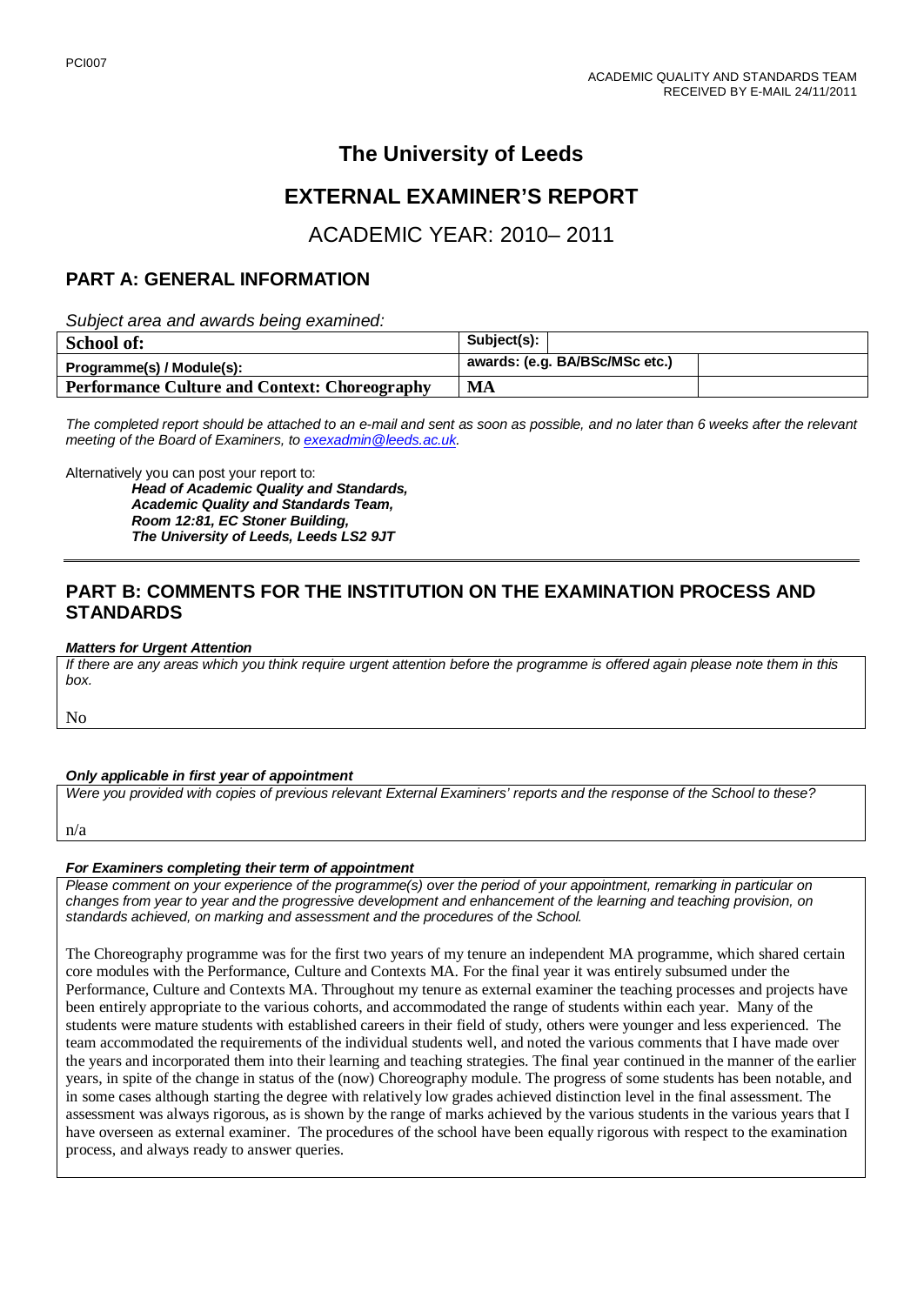## **Standards**

- 1. **Please indicate the extent to which the programme aims and intended learning outcomes (ILOs) were commensurate with the level of the award?**
	- *The appropriateness of the intended learning outcomes for the programme(s)/modules and of the structure and content of the programme(s);*
	- *The extent to which standards are appropriate for the award or award element under consideration.*

The learning outcomes of the choreography programme were entirely appropriate for this level. The standards expected of the students were equally appropriate.

- 2. **Did the aims and ILOs meet the expectations of the national subject benchmark (where relevant)?**
	- *The comparability of the programme(s) with similar programme(s) at other institutions and against national benchmarks and the Framework for Higher Education Qualifications.*

The programme is compatible with similar degrees at this level, and met national benchmarks and the FHEQ

#### 3. **Please comment on the assessment methods and the appropriateness of these to the ILOs?**

- *The design and structure of the assessment methods, and the arrangements for the marking of modules and the classification of awards;*
- *The quality of teaching, learning and assessment methods that may be indicated by student performance.*

The design and structure of the assessment methods were rigorous and arrangements for marking and classification of awards were sound.

The range of levels in the students was substantial, ranging from fails to passes with distinction. The balance tended to be similar across years, dependent, of course, upon the academic level of the individual students accepted for the degree.

#### 4. **Were students given adequate opportunity to demonstrate their achievement of the aims and ILOs?**

- *The academic standards demonstrated by the students and, where possible, their performance in relation to students on comparable courses;*
- *The strengths and weaknesses of the students as a cohort.*

See above …re 4.1

4.2 The strengths of the students tended to be the maturity of many of them. Any weaknesses lay in younger students not quite realising when they embarked on the Masters degree that the level they were expected to achieve was considerably above that of an undergraduate degree.

5**. For Examiners responsible for programmes that include clinical practice components, please comment on the learning and assessment of practice components of the curriculum**

n/a

6*.* **The nature and effectiveness of enhancements to the programme(s) and modules since the previous year**

 *It would be particularly helpful if you could also identify areas of good practice which are worthy of wider dissemination.* 

The attention given to individual students was exemplary.

#### 7.**The influence of research on the curriculum and learning and teaching**

 *This may include examples of curriculum design informed by current research in the subject; practice informed by research; students undertaking research.* 

The choreography team's research into educational processes and in current advances taking place in their subject has clearly influenced the manner in which the degree has been taught,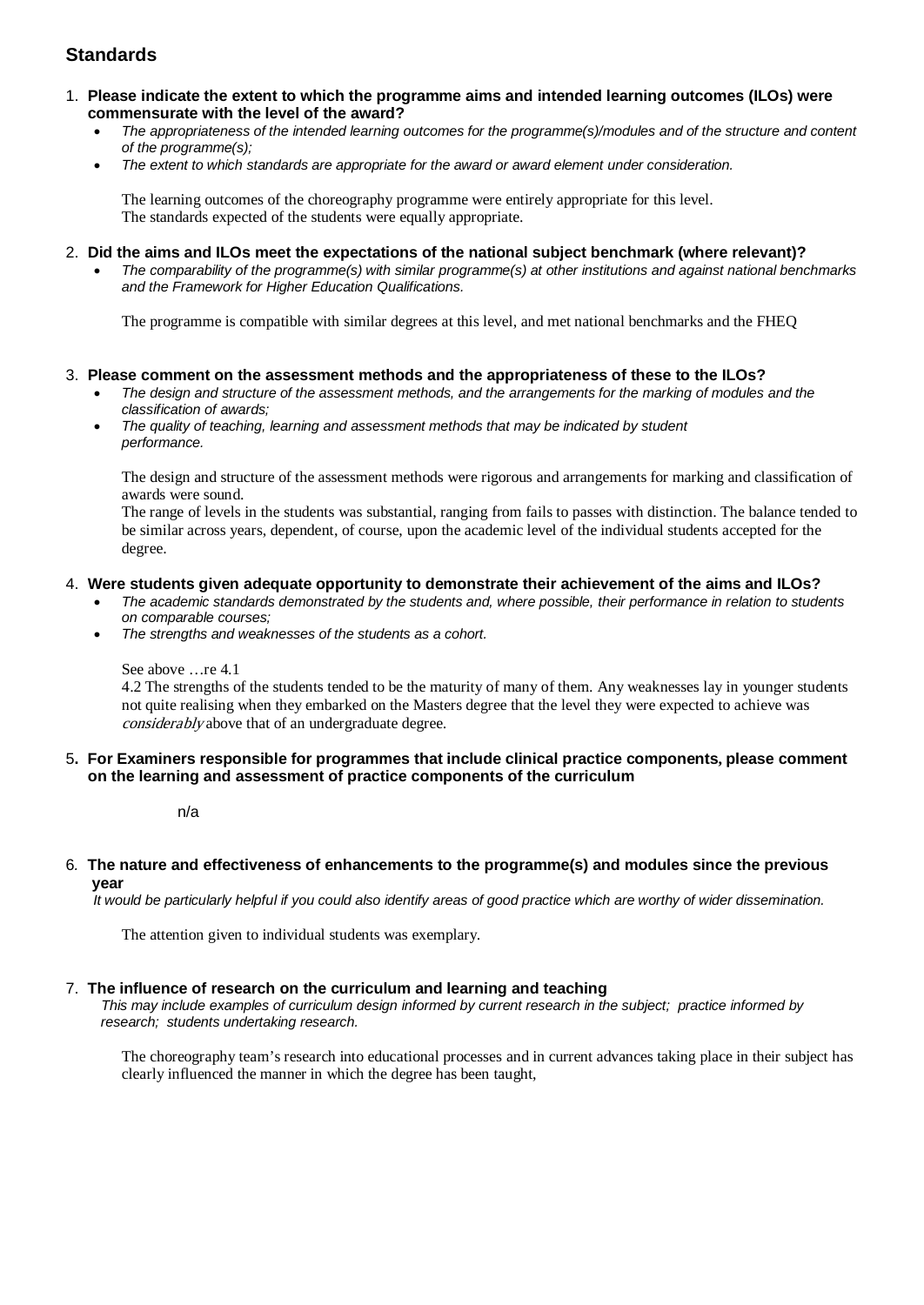## *The Examination Process*

- 8. **The University and its Schools provide guidance for External Examiners as to their roles, powers and responsibilities. Please indicate whether this material was sufficient for you to act effectively as an External Examiner**?
	- *Whether external examiners have sufficient access to the material needed to make the required judgements and whether they are encouraged to request additional information.*

The material provided, and the use of the online system was sufficient for me to act as external examiner.

- 9. **Did you receive appropriate documentation relating to the programmes and/or parts of programmes for which you have responsibility, e.g. programme specifications or module handbooks?**
	- *The coherence of the policies and procedures relating to external examiners and whether they match the explicit roles they are asked to perform.*

I received appropriate documentation in good time.

10. **Was sufficient assessed/examination work made available to enable you to have confidence in your evaluation of the standard of student work?**

Yes

11. **Were the administrative arrangements satisfactory for the whole process, including the operation of the Board of Examiners?**

Yes.

12. **Were appropriate procedures in place to give due consideration to mitigating circumstances and medical evidence?**

*Yes* 

#### *For Examiners involved in Mentoring Arrangements*

*If you have acted as a mentor to a new external examiner or have received mentor support please comment here on the arrangements.*

*n/a/*

#### *Other Comments*

*Please use this box if you wish to make any further comments not covered elsewhere on the form.*

I would like to place on record that I have thoroughly enjoyed my time as external examiner, and the dialogue with both staff and students, and wish the choreography team all success in future years as part of the Performance, Culture and Contexts MA.